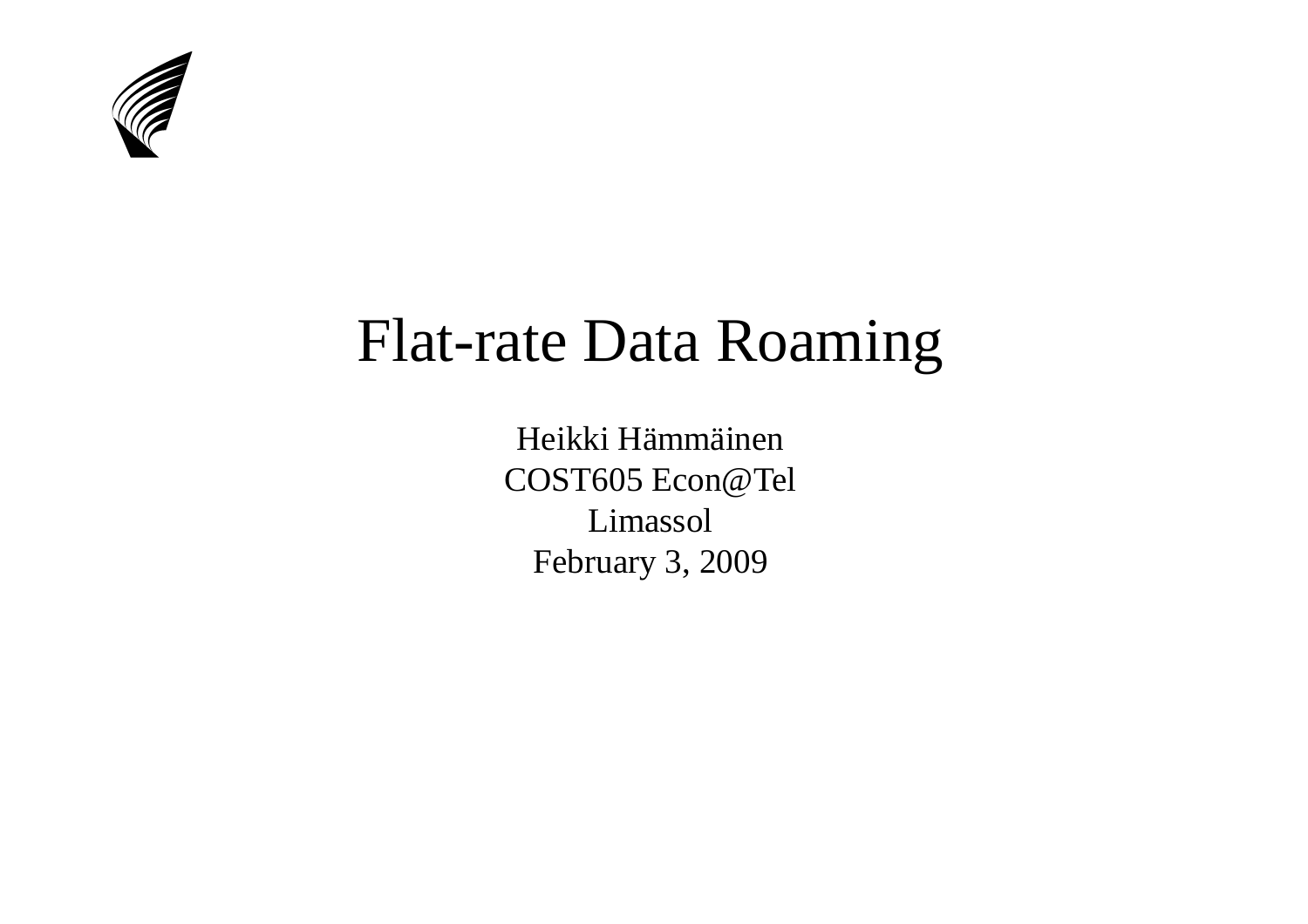

#### Status of Data Roaming

- • Regulation proposal by EU commission
	- For wholesale tariffs only
	- Price cap of max 1EUR/MB
- Commercial launches of flat-rate data roaming exist:
	- Bridge Alliance (11 Asian operators) launched a monthly(?) flat-rate of 30USD a month for 15MB and 60USD for40MB
	- April 2008 Conexus Mobile Alliance (7 Asian mobile operators) launched a daily –flatrate varying in the range of 10-22USD
	- July 2007 Vodafone launched a Euro flat-rate service for business travelers with –laptops, 12EUR per day, max 50MB (and a wholesale price of 0.50EUR/MB)
	- – May 2008 Orange launched a daily Euro flat-rate of 12-15EUR per day, max 50MB.
- Conclusion: limited commercial experimentation of daily flat-rate (with max block) for business users is happening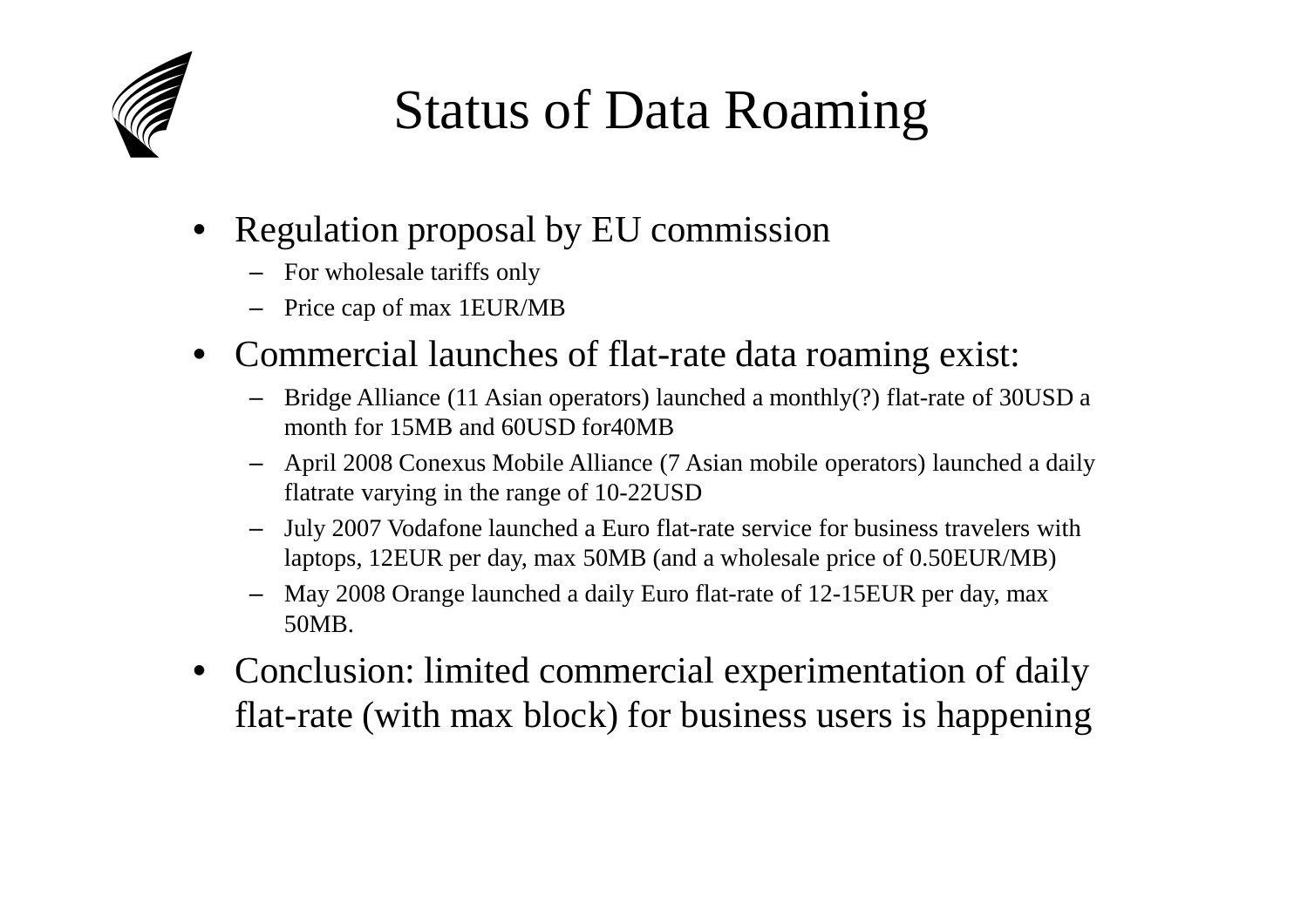

### Research Hypothesis

- • Market-based mechanisms are not likely to create competition on roaming prices including data roaming $\Rightarrow$  regulatory intervention is needed
- EU's regulation of max 1EUR/MB volume tariff on wholesale is not likely to encourage the roaming use of Internet

 $\Rightarrow$  some kind of flat-rate-based price cap is needed in wholesale

• How about a regulated daily flat-rate? How exactly could this be implemented?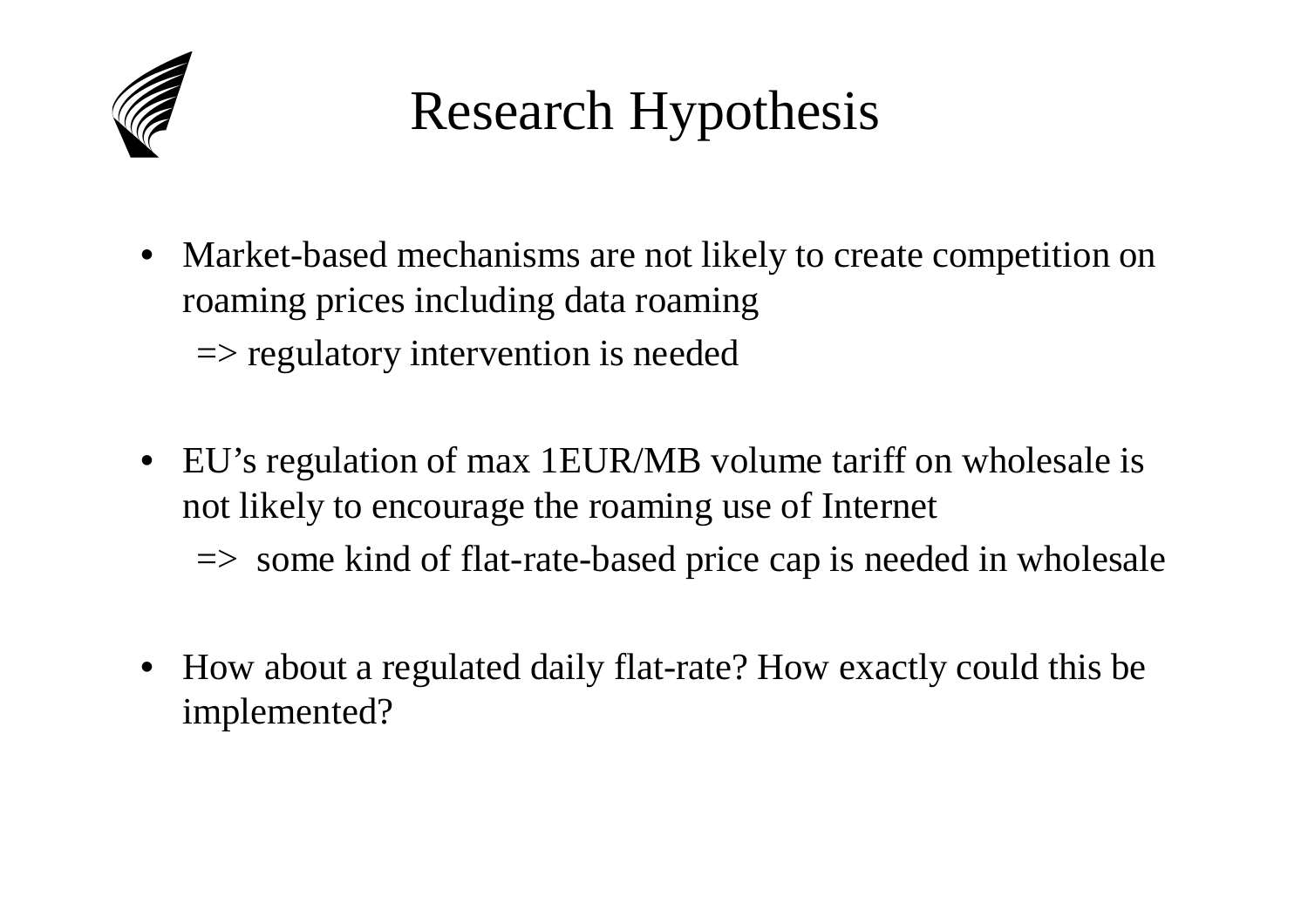# Flat-rate Preference in Internet Access

- • Residential fixed Internet access has adopted flat-rate pricing successfully: does it prove the case of flat-rate?
- Mitomo et al. have defined flat-rate preference and found evidence about it among Japanese mobile users through questionnaire studies
- Observations from the Finnish mobile market
	- mobile Internet usage is rapidly growing
	- flat-rate tariff drives the usage growth (evidence of flat-rate preference?)
	- laptops generate most of the traffic (via USB stick modems)
	- difficulty of differentiating laptop vs. handset traffic (different tariffs?)
	- mobile operator profitability is improving (flat-rate is not an immediate problem?)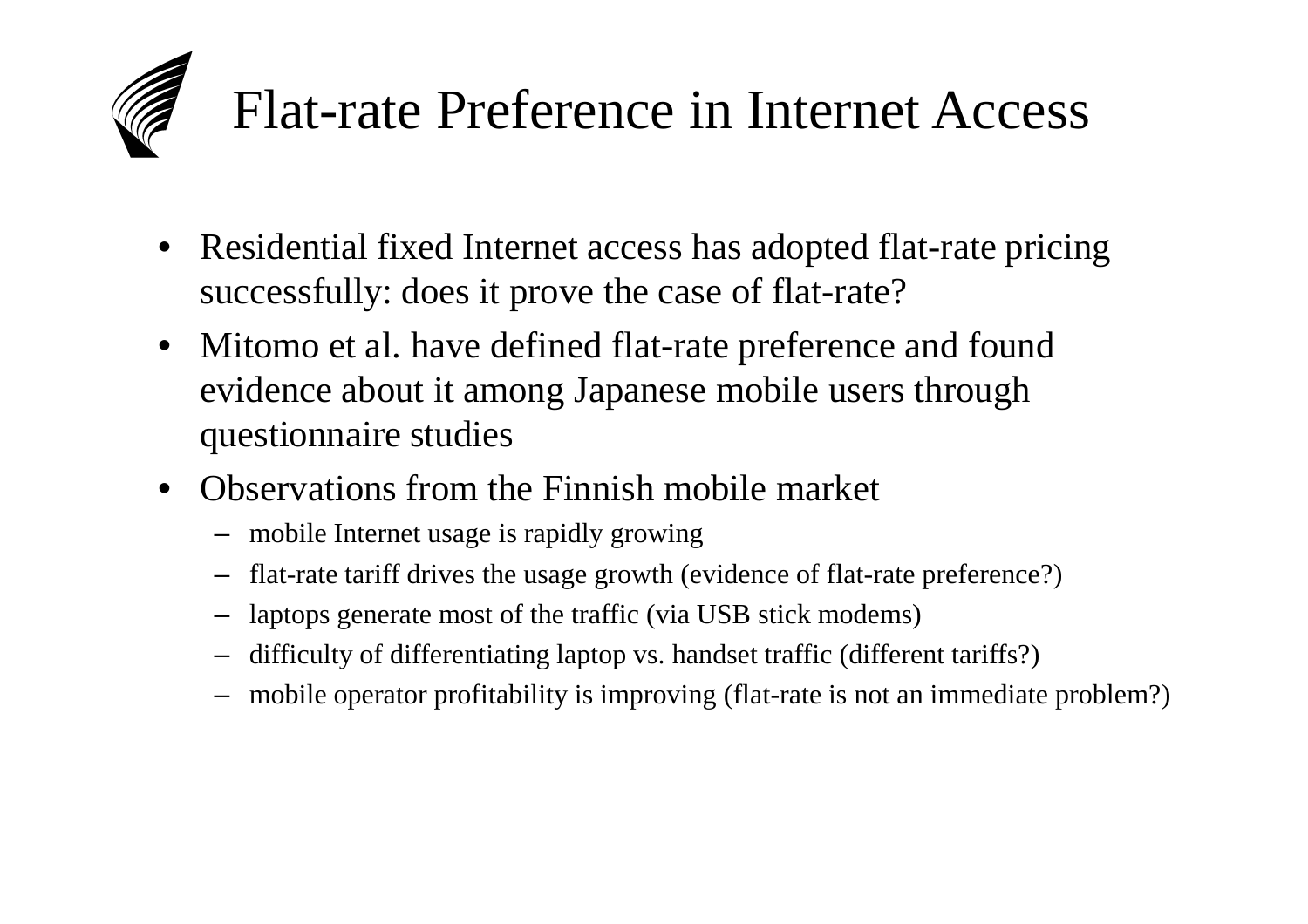

### Flat-rate Preference when Roaming

- •Flat-rate preference obviously should also exist while roaming
- $\bullet$  How to find evidence?
	- Vodafone and Orange: roaming usage (flat-rate) vs. roaming usage (volumebased tariff)?
	- Finland: roaming usage (volume-based) < non-roaming usage (flat-rate)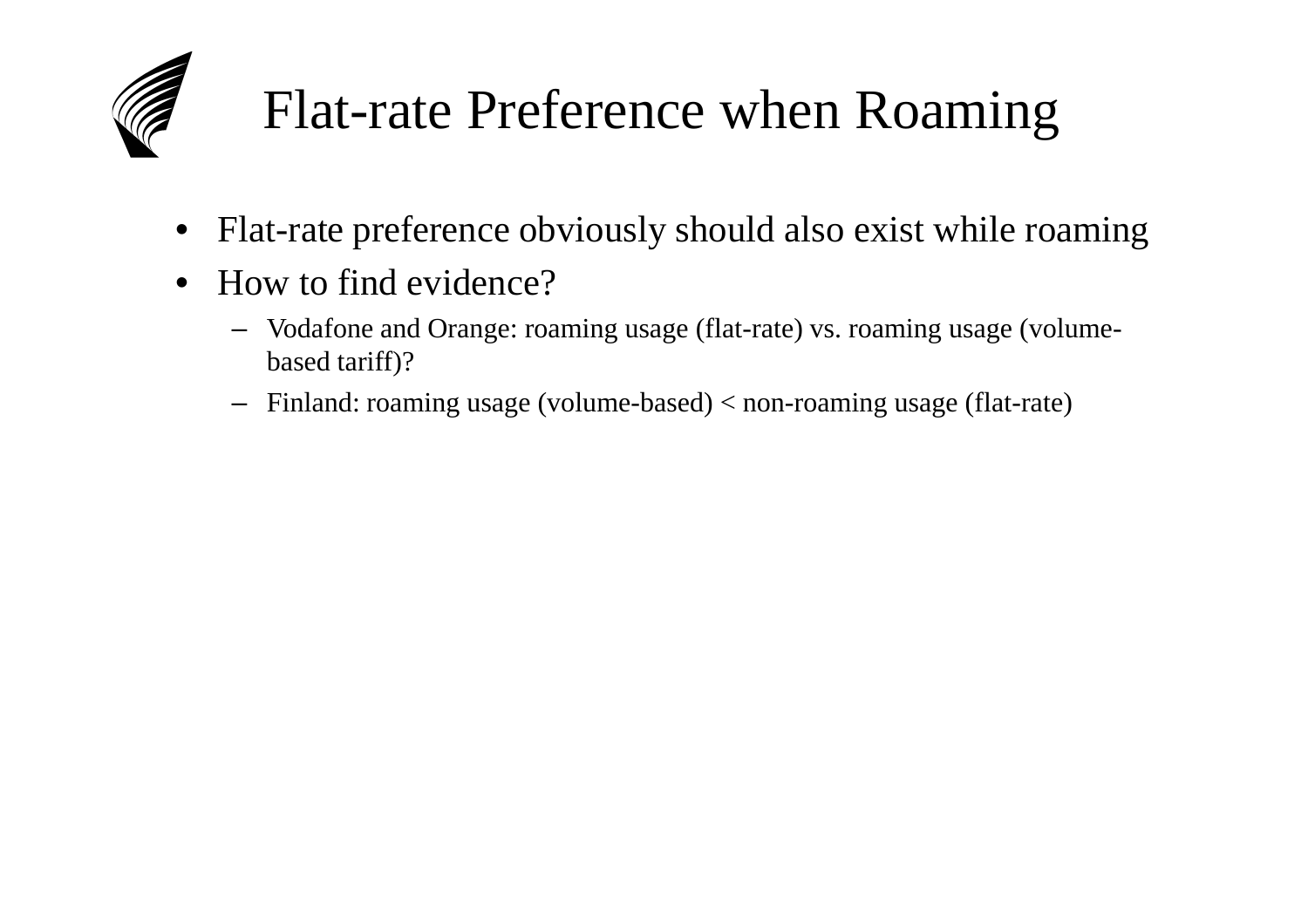#### Obstacles of Flat-rate Data Roaming

- • Mobile operators may fear Internet-based Voice-over-IP as a substitute for circuit-switched voice roaming? This may still reduce interest toward flat-rate data roaming
- Data capacity of mobile networks continuous to be a limited resource (spectrum, number of sites, site costs)
- • Small mobile operators benefit from regulation while the big ones would lose
- EU roaming regulation is likely to increase local tariffs and non-European roaming tariffs
- Regulator may not be able to impose an unlimited flat-rate (blank check problem!)
- Transport value network is a complex part (GRX-operators, SLA)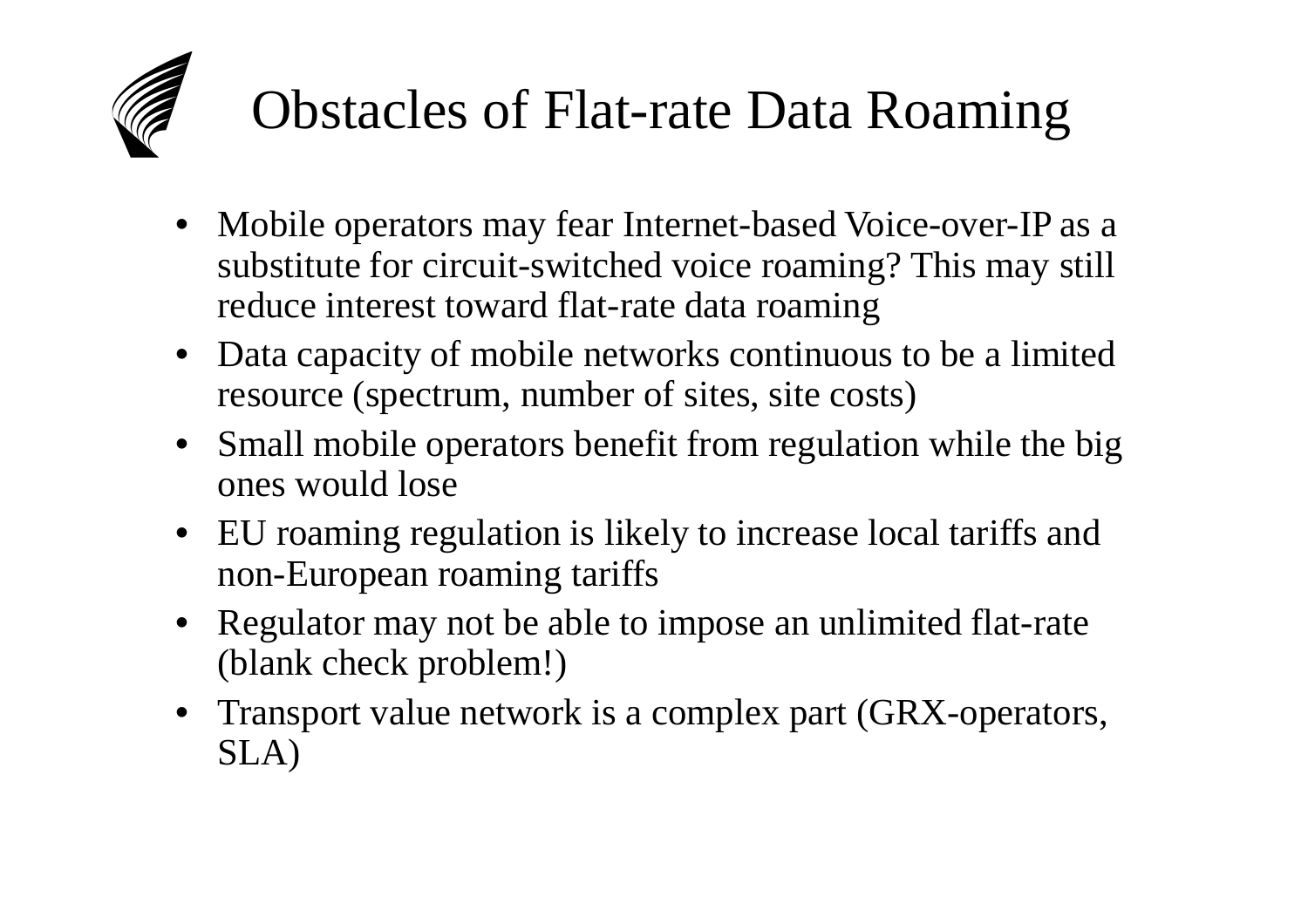

#### European Solution?

- •Daily flat-rate for data roaming looks promising
- •Regulation of wholesale tariffs seems sufficient
- • The wholesale price cap could be set relative to the tariff basket of corresponding European national mobile flat-rates
	- $-$  e.g. daily flat-rate  $<$  average national monthly flat-rate  $/$  10
	- price cap for each speed level (e.g. 384kB, 1MB, etc)
	- price caps could be for lower speeds only
	- maximum daily capacity may be needed
- •Pricing structure is the key, not pricing level
- • Price cap should clearly cover the additional roaming costs of operators (home routing/GRX, double book-keeping, etc)